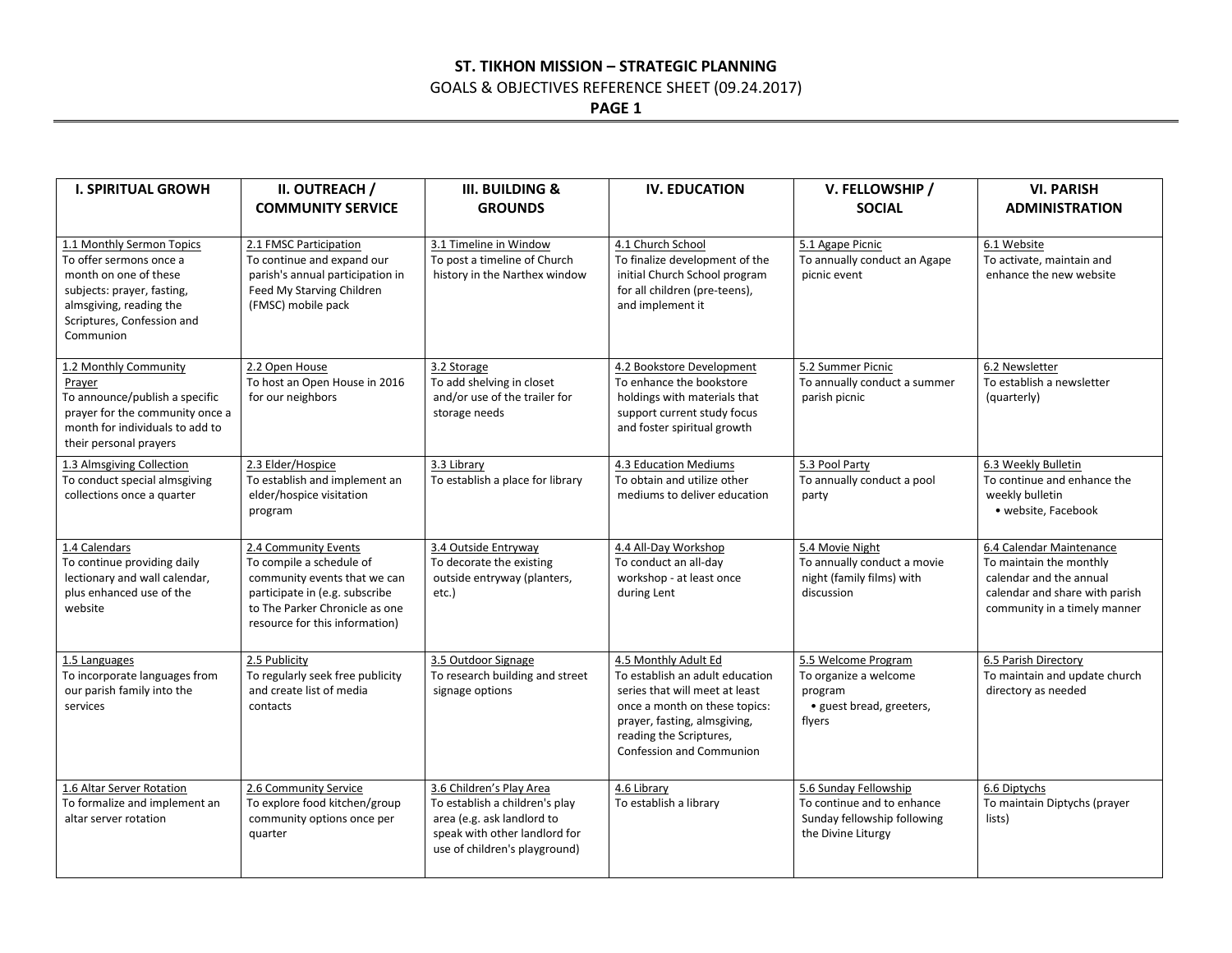### **ST. TIKHON MISSION – STRATEGIC PLANNING**

GOALS & OBJECTIVES REFERENCE SHEET (09.24.2017)

**PAGE 2**

| <b>I. SPIRITUAL GROWH</b>                                                                                                                             | II. OUTREACH /                                                                                                                                                            | <b>III. BUILDING &amp;</b>                                                                                                                                                                                                                                        | <b>IV. EDUCATION</b>                                                                                                                                                                                    | V. FELLOWSHIP /                                                                                                                                                 | <b>VI. PARISH</b>                                                                                                                            |
|-------------------------------------------------------------------------------------------------------------------------------------------------------|---------------------------------------------------------------------------------------------------------------------------------------------------------------------------|-------------------------------------------------------------------------------------------------------------------------------------------------------------------------------------------------------------------------------------------------------------------|---------------------------------------------------------------------------------------------------------------------------------------------------------------------------------------------------------|-----------------------------------------------------------------------------------------------------------------------------------------------------------------|----------------------------------------------------------------------------------------------------------------------------------------------|
|                                                                                                                                                       | <b>COMMUNITY SERVICE</b>                                                                                                                                                  | <b>GROUNDS</b>                                                                                                                                                                                                                                                    |                                                                                                                                                                                                         | <b>SOCIAL</b>                                                                                                                                                   | <b>ADMINISTRATION</b>                                                                                                                        |
| 1.7 Youth Ministries<br>To develop ministry(ies) for<br>youth that will increase their<br>participation in liturgical life                            | 2.7 International Service<br>To participate in a service<br>project that has an<br>international focus once a<br>vear                                                     | 3.7 Iconography/Interior<br>To expand Church<br>iconography/Church<br>beautification in the current<br>space                                                                                                                                                      | 4.7 Parish Retreats<br>To explore parish retreats,<br>either at the Church or off-site                                                                                                                  | 5.7 Feast Day<br>To continue and to enhance<br>the St. Tikhon Feast Day<br>celebration<br>• expand participation here<br>and with other Orthodox<br>communities | 6.7 Catechist Welcome Kit<br>To establish a welcome kit<br>• Catechist focus - may<br>include icon, confession<br>booklet, study Bible, etc. |
| 1.8 Daily Scripture<br>To increase parishioner daily<br>reading of scripture                                                                          | 2.8 Youth Service<br>To establish and activate an<br>outreach program for our<br>youth/children to be involved<br>in at least twice per year                              | 3.8 Facility Expansion Plan<br>To develop a plan for facility<br>expansion as the community<br>grows for these areas:<br>fellowship/big room;<br>education; media/TV area;<br>kitchen; administration<br>(bookstore, choir/music,<br>counseling, office); parking | 4.8 Study Group<br>To establish an Orthodox study<br>group (can include study<br>topics from the Bible, the<br>Gospels, and teachings of the<br>Holy Fathers); also see 4.5 -<br>adult education series | 5.8 Pan-Orthodox Information<br>To expand participation and<br>communication regarding Pan-<br>Orthodox events<br>• feast days, festivals, etc                  | 6.8 Budget Communication<br>To educate and provide a fuller<br>understanding of budget -<br>both income and expenses                         |
| 1.9 Youth Choir<br>To increase youth participation in<br>choir. (Initially - limited in scope<br>/ Priest's communion; Future -<br>youth choir)       | 2.9 Neighbor Gifts<br>To provide an annual gift (such<br>as bread) to our neighbors                                                                                       | 3.9 Bell Stand<br>To obtain and utilize a portable<br>bell stand that will enhance<br>worship services (also see 1.7 -<br>youth ministries)                                                                                                                       | 4.9 Youth Education<br>To develop and implement a<br>comprehensive education<br>program for all youth,<br>including teens and young<br>adults                                                           | 5.9 Pan-Orthodox Participation<br>To foster general parish-wide<br>participation in pan-Orthodox<br>activities                                                  | 6.9 PSP Requirements<br>To fully comply with the<br>Church's Policy, Standard and<br>Procedures particularly<br>regarding sexual misconduct  |
| 1.10 Monastery Pilgrimage<br>To plan and conduct at least one<br>monastery pilgrimage per year                                                        | 2.10 Icon Exhibit<br>To organize and host an Icon<br>Exhibit                                                                                                              | 3.10 Future Church Visual Aid<br>To develop visual aid for future<br>Church building as a visionary<br>tool                                                                                                                                                       | 4.10 Pan-Orthodox Events<br>To participate in Pan-Orthodox<br>events - see Goal #5 (5.8<br>through 5.11)                                                                                                | 5.10 Pan-Orthodox: Young<br>Adults<br>To foster young adult<br>participation in pan-Orthodox<br>activities                                                      | 6.10 Cleaning<br>To formalize a cleaning plan<br>• what needs to be done<br>• schedule for work                                              |
| 1.11 Moleben<br>To hold a service, once a month,<br>to pray for the growth of the<br>mission (Moleben)                                                | 2.11 Holiday Caroling<br>To go caroling during the<br>holiday season                                                                                                      | 3.11 Purchase Property<br>To purchase property                                                                                                                                                                                                                    |                                                                                                                                                                                                         | 5.11 Pan-Orthodox: Youth<br>To foster youth participation in<br>pan-Orthodox activities                                                                         | 6.11 Facility Maintenance<br>To perform facility<br>maintenance as needed                                                                    |
| 1.12 Lenten Recipes<br>To create a forum of lenten<br>recipes (published and/or on<br>website) to encourage greater<br>participation in fasting times | 2.12 College Event<br>To participate in a college<br>event or program (such as<br>finding an opportunity for our<br>Priest to be a guest lecturer in<br>a college course) |                                                                                                                                                                                                                                                                   |                                                                                                                                                                                                         | 5.12 Youth Retreat<br>To conduct a youth retreat<br>(full-day event) once per year                                                                              | 6.12 Parish Archive<br>To establish and maintain a<br>historical archive of the parish<br>in a variety of media                              |